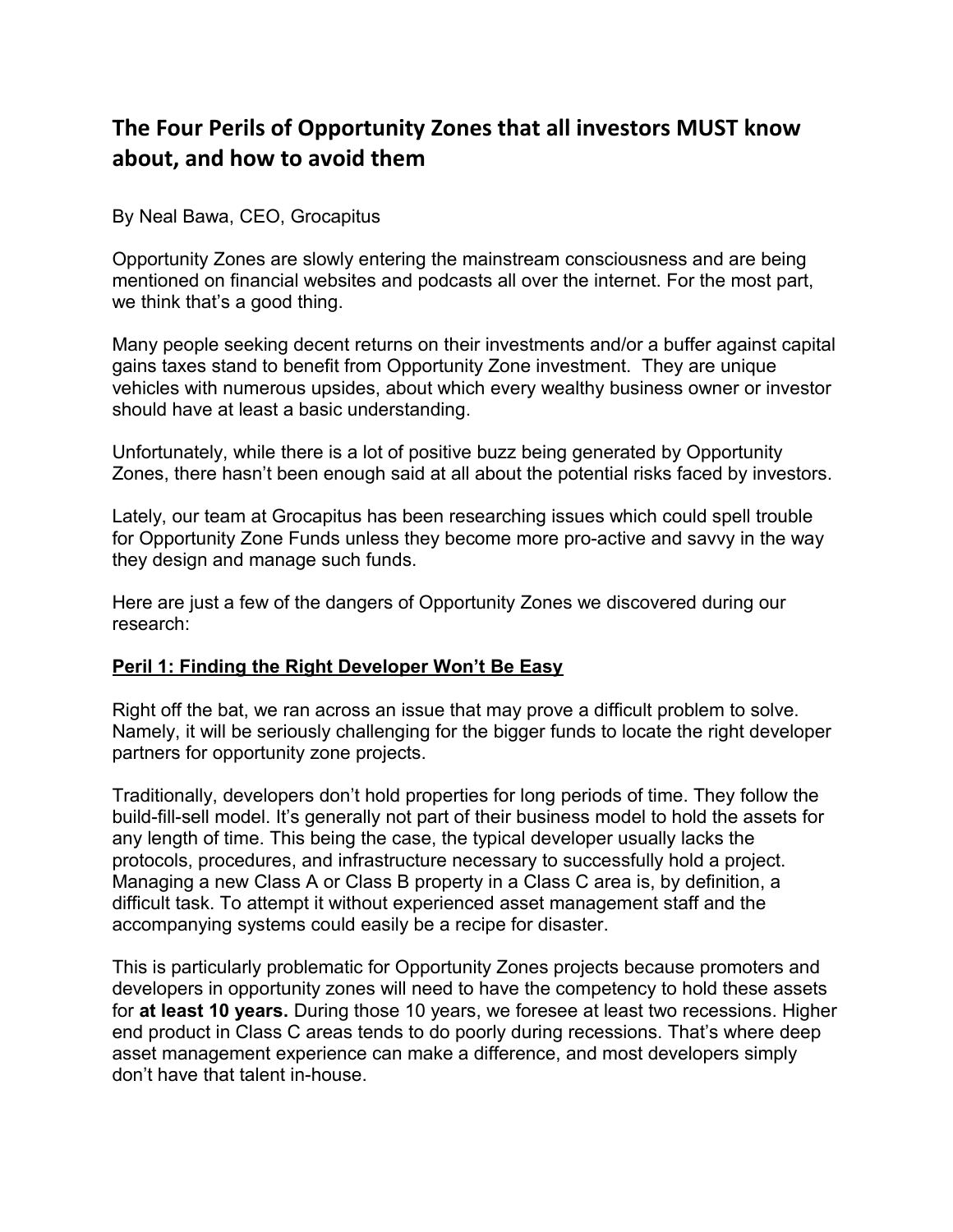It is easy to imagine that a developer who does not possess essential competencies and mindset will become impatient and wind up selling a project, perhaps even before the five year mark. This will result in huge tax losses for investors (and potential lawsuits).

Working with the right developers, then, is paramount to success when it comes to OZ Funds. Finding those developers, on the other hand, is easier said than done.

Some questions that savvy investors should ask the development partners – How long did they hold their past five projects? Did they sell those projects vacant or did they stabilize them before selling? Do they have dedicated in-house asset management team (a good relationship with a property manager is definitely not enough).

## **Peril 2: It's the 80/20 Rule All Over Again**

While the Opportunity Zone Program could be the most important federal urban revitalization program in years, its' potential as a way for conscientious investors to help breathe life into underperforming neighborhoods is clouded by a grim reality. That reality is simply that no matter how well-intentioned the program is or how much money and effort is poured into it, the vast majority of areas designated as opportunity zones will not improve. Harsh words, but true.

Some urban revitalization experts claim that as much as 80% of opportunity zones are unlikely to change class categories. This means that investors could put world class properties into zones which will never even move from a Class C area to a Class B area, much less reach class A status. This means, of course, that such projects are likely to ultimately fail or underperform.

You might be wondering: is there a way around this problem? Is it possible to locate and maximize the valuable 10-20% of projects that have the possibility of success? Can an investor stack the deck in his or her favor and avoid throwing good investment dollars into projects that are doomed to fail or underperform?

The answer is yes, there is a way to mitigate the risk of project failure. We have found a demographics driven methodology that involves the use of technology and Big Data to research and gather the data required in order to ferret out the best choices. We start with demographics data such as Population growth, job growth, median household income growth, home price growth and crime reduction. We then overlay this data with incoming supply to predict if an opportunity zone has a chance to undergo a Class change during the 10-year hold.

With 8,700 opportunity zones, and dozens of demographics metrics to choose from, this is not an easy thing to do, and we are betting that most Opportunity Funds will take their chances rather than do the extra work it takes to increase the odds of success.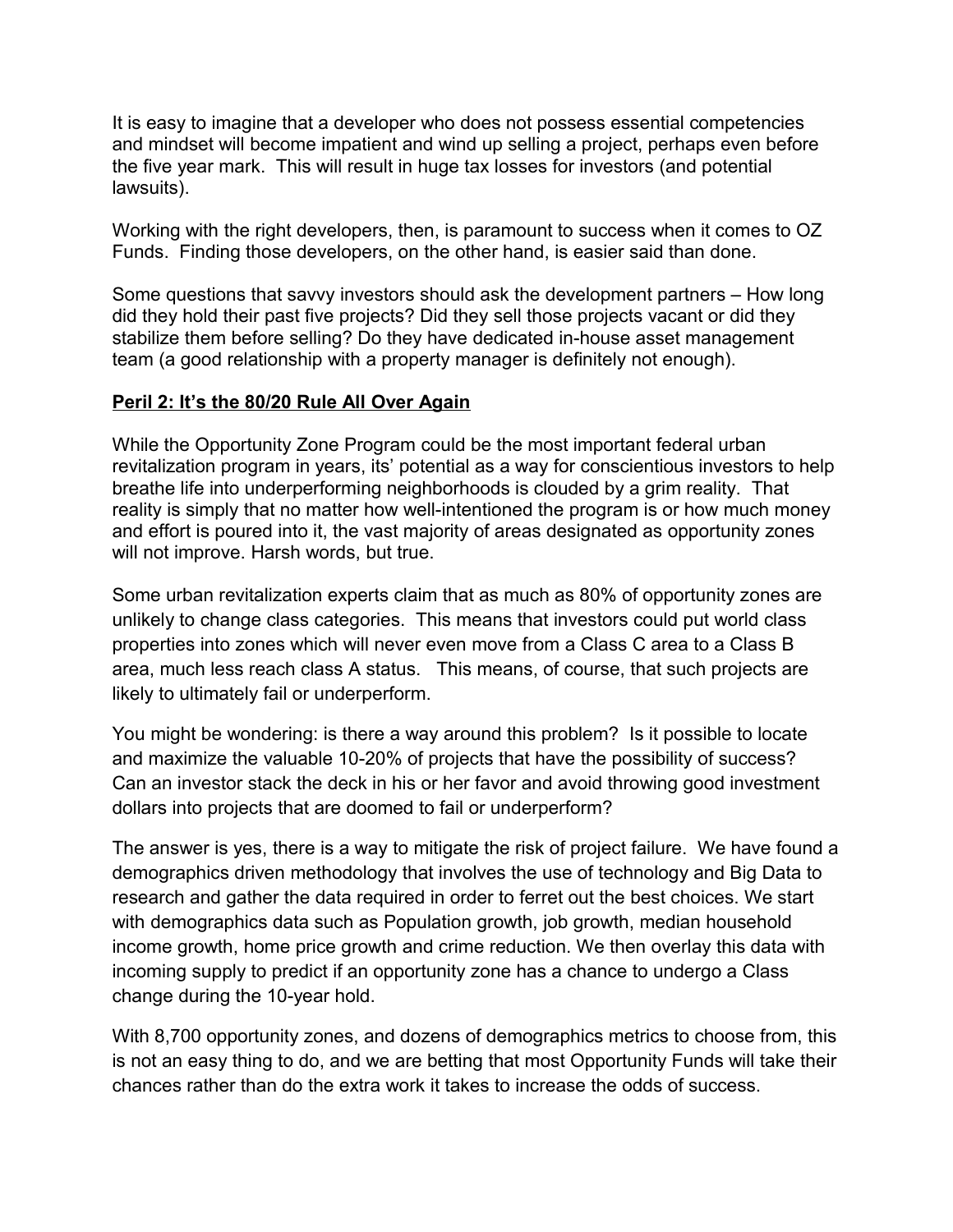As an investor, you should work with Opportunity Funds willing to show you proof of the use of demographics data to target the right opportunity zones. Don't hesitate to ask for this information upfront, before you make your investing decision.

# **Peril 3: Beware the "Zombies"**

As soon as Opportunity Zones moved a little into the mainstream, we began to notice a proliferation of what we call "garbage" or "zombie" projects. Many of these are from developers eager to get failed projects off the books. These were projects where the developer spent hundreds of thousands of dollars (or more) on the the initial land acquisition, zoning and permitting, only to discover that the project really didn't pencil out, and investors were uninterested. These projects have been sitting on a shelf every since.

Now, these projects are being "repackaged" as Opportunity Zones projects in the hopes that investors will not bother to look under the hood.

As demand grows, we expect to see more and more of these garbage projects marketed, even though they have little to no hope of succeeding. Viable Opportunity Zone projects are few and far between. If you are considering investing in one, we encourage you to talk with data driven analytics teams first. They can help you do an end run around the zombies and make decisions that will give you the best shot at success.

## **Peril 4: Construction projects can get stuck in zoning and entitlement phases**

Many OZ projects are being announced in cities and counties that are notorious for zoning and entitlement delays. Given that many of these projects are already marginal due to low tenant median incomes, it is easy to envision scenarios where delays could lead to projects running out of money, or banks refusing to fund construction loans.

Whenever possible, investors should only invest in projects that are already zoned and entitled. This reduces risk, and time to cash flow. If that is not possible, investors should work with development teams that already own the land / project. They wouldn't buy expensive land if they were not confident about the zoning / permitting challenges.

Lastly, look for projects where the city itself is asking for the project to be built (often called master planned developments). Those projects tend to get faster approvals at every level. While no guarantee, this can reduce investor risk significantly.

Bottom line - there are other pitfalls and challenges ahead for investors wanting to take on Opportunity Zones. In future posts and in webinars on our site [www.grocapitus.com,](http://www.grocapitus.com/) we will address those problems and offer you the most complete set of solutions available.